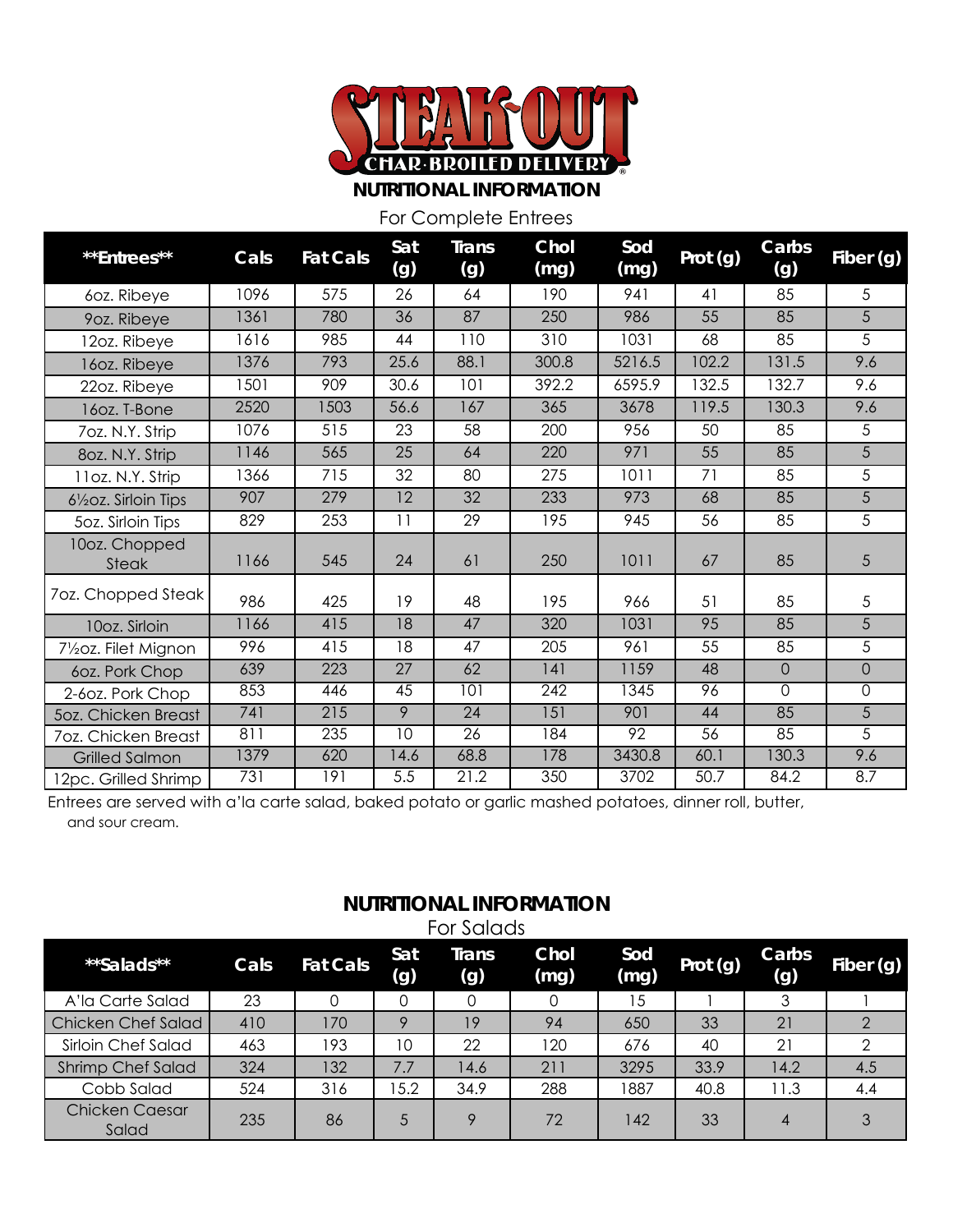#### **NUTRITIONAL INFORMATION** For Sandwiches

| **Sandwiches**                   | Cals | <b>Fat Cals</b> | Sat<br>(g) | Trans<br>(g) | Chol<br>(mg) | Sod<br>(mg) | Prot (g) | Carbs<br>(g) | Fiber (g)      |
|----------------------------------|------|-----------------|------------|--------------|--------------|-------------|----------|--------------|----------------|
| Cheeseburger                     | 895  | 410             | 17         | 54           | 140          | 1060        | 49       | 46           | $\mathcal{P}$  |
| Chicken Sandwich                 | 650  | 200             |            | 30           | 96           | 995         | 42       | 46           | 21             |
| Ribeye Steak<br>Sandwich         | 1005 | 560             | 24         | 70           | 135          | 1035        | 39       | 46           | $\overline{2}$ |
| <b>Sirloin Steak</b><br>Sandwich | 1124 | 384             | 12.7       | 42.7         | 170.7        | 3916.8      | 75.9     | 145.2        | 3.8            |
| Sirloin Cheesesteak<br>Sandwich  | 1190 | 396             | 12.1       | 44           | 124.2        | 3216.2      | 59.2     | 150.6        | 4.8            |
| Pork Chop Sandwich               | 839  | 356             | 35         | 68           | 164          | 1159        | 48       | $\Omega$     | 0              |

All sandwiches are served with cheese, potato chips, lettuce, tomato, onion, mustard, mayonnaise, & ketchup.

#### **NUTRITIONAL INFORMATION**

| For Kid's Meals                 |      |                 |            |              |              |             |          |              |           |
|---------------------------------|------|-----------------|------------|--------------|--------------|-------------|----------|--------------|-----------|
| **Kid's Meals**                 | Cals | <b>Fat Cals</b> | Sat<br>(g) | Trans<br>(g) | Chol<br>(mg) | Sod<br>(mg) | Prot (g) | Carbs<br>(g) | Fiber (g) |
| Kid's Meal Mac &<br>Cheese      | 390  | 19              | 8          | 18           | 34           | 784         | 15       | 41           | 2         |
| Kid's Meal Burger               | 630  | 190             | 8          | 22           | 65           | 445         | 21       | 48           |           |
| Kid's Meal<br>Cheeseburger      | 690  | 230             | 10         | 26           | 80           | 745         | 25       | 50           | 3         |
| Kid's Chicken<br><b>Tenders</b> | 662  | 180             | 5          | 20           | 49           | 580         | 17       | 65           | 5         |

#### **NUTRITIONAL INFORMATION**

For Desserts

| **Desserts**               | Cals | <b>Fat Cals</b> | Sat<br>(g) | Trans<br>(g)      | Chol<br>(mg) | Sod<br>(mg) | Prot (g)       | Carbs<br>(g) | Fiber (g) |
|----------------------------|------|-----------------|------------|-------------------|--------------|-------------|----------------|--------------|-----------|
| Chocolate Chip<br>Cookies  | 210  | 110             | 5          | $12 \overline{ }$ | 20           | 190         | $\overline{2}$ | 25           | ↷         |
| Oatmeal Raisin<br>Cookies  | 190  | 70              | 4          | 8                 | 20           | 160         | 3              | 25           |           |
| Cheesecake                 | 771  | N/A             | N/A        | 49                | N/A          | N/A         | 14             | 73           | N/A       |
| Death By Chocolate<br>Cake | 833  | N/A             | N/A        | 42                | N/A          | N/A         | 9              | 109          | N/A       |
| <b>Strawberry Topping</b>  | 214  | 0               | Ω          |                   | 0            | $\Omega$    | $\Omega$       | 18           | 0         |
| <b>Cherry Topping</b>      | 85   | O               | 0          |                   | 0            | 0           | $\Omega$       |              |           |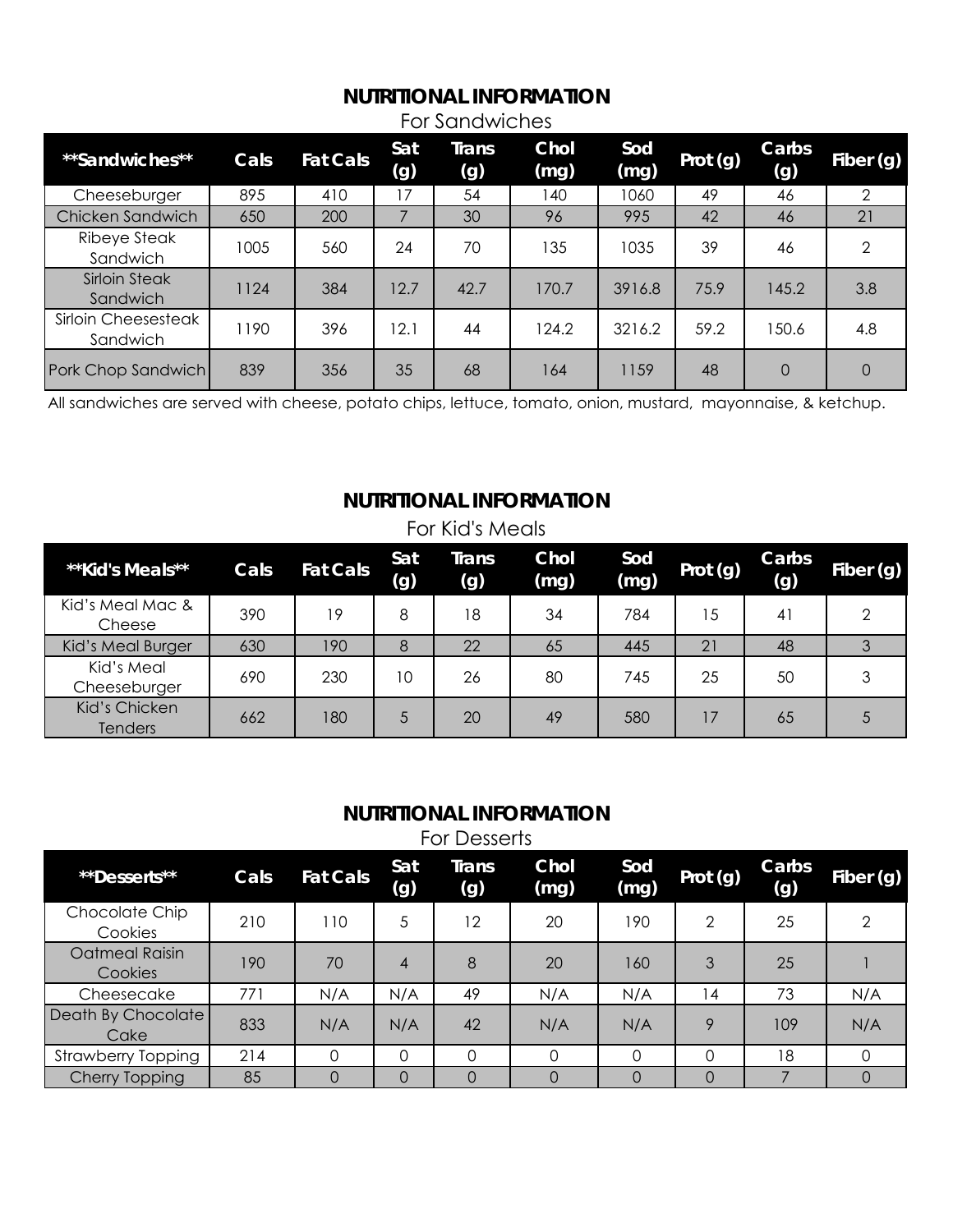# **NUTRITIONAL INFORMATION**

| **Side Items**                   | Cals | <b>Fat Cals</b> | Sat<br>(g)    | <b>Trans</b><br>(g) | Chol<br>(mg) | Sod<br>(mg) | Prot (g)       | Carbs<br>(g)  | Fiber (g)      |
|----------------------------------|------|-----------------|---------------|---------------------|--------------|-------------|----------------|---------------|----------------|
| Garlic Mashed<br><b>Potatoes</b> | 140  | 50              | 2             | 5                   | 5            | 420         | 3              | 22            | 2              |
| Baked Potato 70ct.               | 240  | 0               | 0             | $\Omega$            | $\Omega$     | 10          | 6              | 54            | 4              |
| Loaded Baked<br>Potato           | 691  | 375             | 18.6          | 41.6                | 96           | 935         | 26.1           | 52.9          | 5.9            |
| Macaroni & Cheese                | 470  | 290             | 20            | 32                  | 80           | 1100        | 13             | 31            | $\mathcal{P}$  |
| <b>Baked Beans</b>               | 170  | 4               | $\mathcal{P}$ | 4                   | 5            | 890         | 5              | 33            | 5              |
| <b>Grilled Onions</b>            | 33   | $\Omega$        | $\Omega$      | $\Omega$            | $\Omega$     | 471         | 3              | $\mathcal{P}$ | $\overline{2}$ |
| Grilled Mushrooms                | 21   | 0               | 0             | 0                   | 0            | 471         | 4              | 0             | 0              |
| Grilled Green<br><b>Peppers</b>  | 17   | 0               | 0             | $\Omega$            | $\Omega$     | 471         |                | $\Omega$      | $\Omega$       |
| Lays Potato Chips                | 50   | 81              | $\mathcal{P}$ | 9                   | 0            | 162         | $\overline{2}$ | 15.2          | 0              |

For Side Items

# **NUTRITIONAL INFORMATION**

For Extras

| **Extras**                      | Cals     | <b>Fat Cals</b> | Sat<br>(g)     | <b>Trans</b><br>(g) | Chol<br>(mg) | Sod<br>(mg) | Prot (g)       | Carbs<br>(g)   | Fiber (g)    |
|---------------------------------|----------|-----------------|----------------|---------------------|--------------|-------------|----------------|----------------|--------------|
| Dinner Roll                     | 120      | 30              |                | 3                   | 0            | 160         | 4              | 27             |              |
| <b>Butter</b>                   | 90       | 90              | $\overline{2}$ | 11                  | 0            | 180         | $\overline{0}$ | $\overline{O}$ | $\Omega$     |
| Sour Cream                      | 60       | 45              | 4              | 5                   | 20           | 15          |                |                | $\mathbf{0}$ |
| <b>Bacon Bits</b>               | 117      | 92              | 3              | 11                  | 5            | 42          | 20             | $\Omega$       | $\Omega$     |
| <b>Cheddar Cheese</b>           | 165      | 120             | 8              | 14                  | 45           | 270         | 11             | $\overline{2}$ | $\mathbf{O}$ |
| Cup of Chicken                  | 88       | 25              |                | 3                   | 41           | 25          | 15             | $\overline{0}$ | $\Omega$     |
| Cup of Sirloin                  | 192      | 80              | 4              | 9                   | 80           | 58          | 26             | 0              | $\Omega$     |
| Secret Sauce                    | 3        | 0               | 0              | $\overline{0}$      | $\Omega$     | 471         |                | $\overline{0}$ | $\Omega$     |
| Vidalia Onion Steak<br>Sauce    | 16       | 0               | 0              | $\Omega$            | 0            | 105         | $\Omega$       | 4              | $\Omega$     |
| <b>American Cheese</b><br>Slice | 60       | 40              | $\overline{2}$ | $\overline{4}$      | 15           | 300         | $\overline{4}$ | $\overline{2}$ | $\Omega$     |
| Lettuce/Tomato/<br>Onion        | 15       | 0               | 0              | 0                   | 0            | 0           | $\Omega$       | $\Omega$       | $\Omega$     |
| Lettuce/Tomato                  | 8        | 0               | 0              | $\Omega$            | 0            | 0           | $\Omega$       | $\Omega$       | $\Omega$     |
| Ketchup Packet                  | 12       | 0               | 0              | $\mathbf{O}$        | 0            | 60          | 0              | 3              | $\mathbf{0}$ |
| <b>Mustard Packet</b>           | $\Omega$ | 0               | 0              | $\Omega$            | $\Omega$     | 65          | $\Omega$       | $\overline{O}$ | $\Omega$     |
| Mayo Packet                     | 77       | 77              | I.3            | 8.6                 | 13           | 108         | $\Omega$       | 0              | $\Omega$     |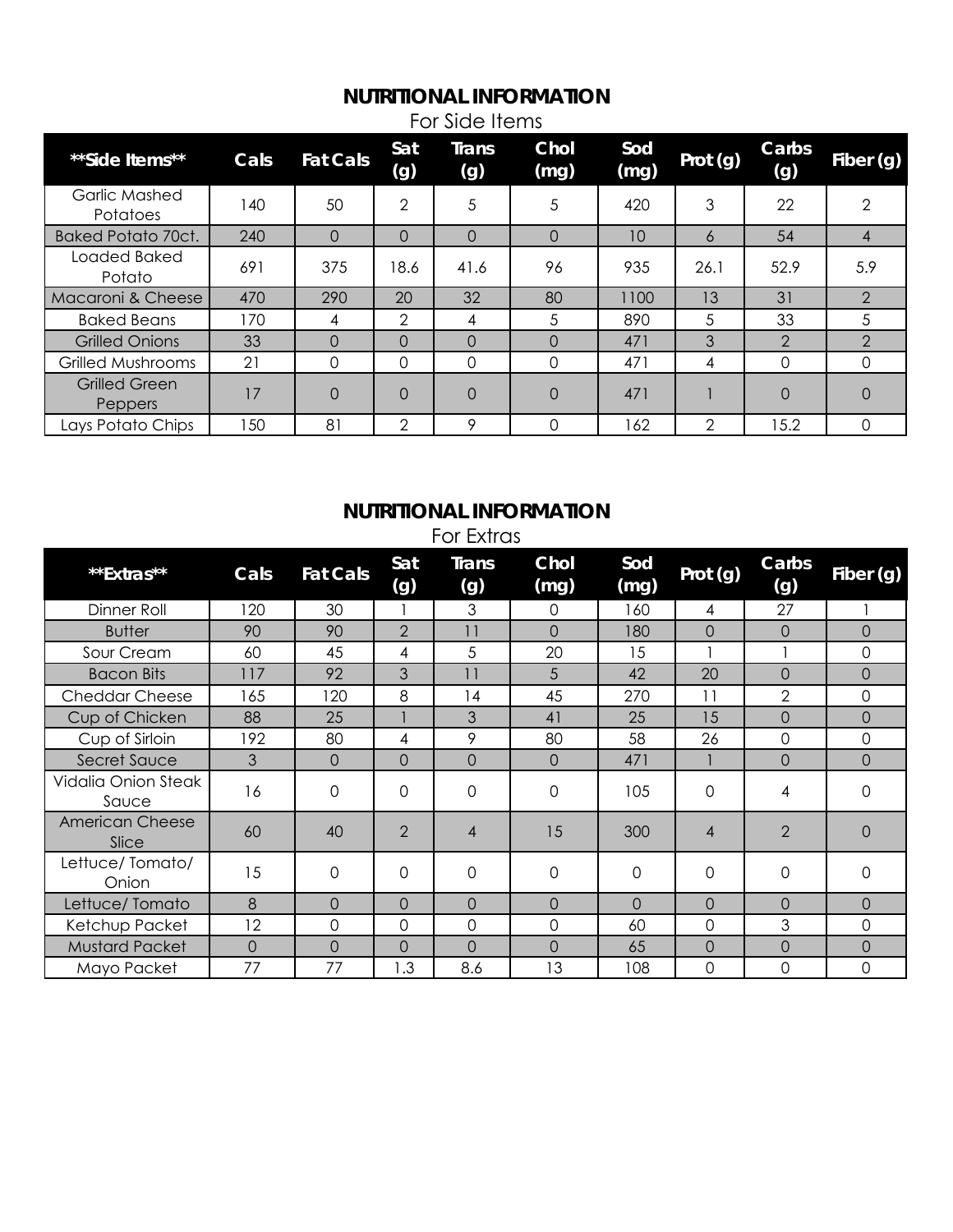# **NUTRITIONAL INFORMATION** For Naturally Fresh Salad Dressings

| **Salad Dressings**<br>$1\frac{1}{2}$ OZ. | Cals | <b>Fat Cals</b> | Sat<br>(g)    | <b>Trans</b><br>(g) | <b>Chol</b><br>(mg) | Sod<br>(mg) | Prot (g)      | Carbs<br>(g)  | Fiber (g) |
|-------------------------------------------|------|-----------------|---------------|---------------------|---------------------|-------------|---------------|---------------|-----------|
| <b>Bleu Cheese</b>                        | 255  | 255             | 5             | 29                  | 23                  | 180         | 2             | 2             | 0         |
| Caesar                                    | 225  | 210             | 5             | 24                  | 38                  | 255         | $\Omega$      | 0             | O         |
| Honey French                              | 180  | -50             | 3             | 17                  | 0                   | 480         | $\Omega$      | 8             | Ω         |
| Creamy Italian                            | 255  | 240             | 5             | 27                  | 23                  | 195         | $\Omega$      | $\mathcal{P}$ | O         |
| Fat-Free Italian                          | 15   | 0               | 0             | Ω                   | 0                   | 675         | $\Omega$      | 3             |           |
| <b>Honey Mustard</b>                      | 210  | 180             | 3             | 20                  | 15                  | 285         | $\Omega$      | 9             | 0         |
| Olive Oil & Vinegar                       | 135  | 20              | $\mathcal{P}$ | 14                  | 0                   | 255         | $\Omega$      | 3             | ი         |
| <b>Fat-Free Ranch</b>                     | 30   | $\Omega$        | $\Omega$      | 0                   | $\Omega$            | 450         | $\mathcal{P}$ | 6             | O         |
| Lite Ranch                                | 128  | $\overline{13}$ | $\mathcal{D}$ | 12                  | 8                   | 360         | $\mathcal{P}$ | 3             |           |
| 1000 Island                               | 180  | 135             | 3             | 15                  | 8                   | 225         | 0             | 12            | 0         |

# **NUTRITIONAL INFORMATION**

| <b>For Drinks</b> |          |                 |            |              |              |             |          |              |           |  |
|-------------------|----------|-----------------|------------|--------------|--------------|-------------|----------|--------------|-----------|--|
| **Drinks**        | Cals     | <b>Fat Cals</b> | Sat<br>(g) | Trans<br>(g) | Chol<br>(mg) | Sod<br>(mg) | Prot (g) | Carbs<br>(g) | Fiber (g) |  |
| Sweet Tea 32oz.   | 50       | $\Omega$        | 0          | 0            | 0            | 0           | 0        | $\Omega$     | $\Omega$  |  |
| Unsweet Tea 32oz. | $\Omega$ | $\Omega$        | $\Omega$   | 0            | $\Omega$     | $\Omega$    | $\Omega$ | $\Omega$     | $\Omega$  |  |
| Coca-Cola 12oz.   | 140      | Ω               | $\Omega$   | 0            | 0            | 50          | 0        | 39           |           |  |
| Diet Coke 12oz.   | 0        | $\Omega$        | $\Omega$   | $\Omega$     | $\Omega$     | 40          | $\Omega$ | $\Omega$     | $\Omega$  |  |
| 12oz.<br>Sprite   | l 40     | $\Omega$        | $\Omega$   | 0            | $\Omega$     | 70          | $\Omega$ | 38           | ∩         |  |
| Dr. Pepper 12oz.  | 150      | $\Omega$        | $\Omega$   | $\Omega$     | $\Omega$     | 53          | $\Omega$ | 53           | $\Omega$  |  |
| Coca-Cola 32oz.   | 422.4    |                 | $\Omega$   | Ω            | $\Omega$     | 134.4       | $\Omega$ | 104          |           |  |
| Diet Coke 32oz.   | $\Omega$ | $\Omega$        | $\Omega$   | $\Omega$     | $\Omega$     | 107.2       | $\Omega$ | $\Omega$     | $\Omega$  |  |
| 32oz.<br>Sprite   | 234      | $\Omega$        | $\Omega$   | 0            | $\Omega$     | 117         | $\Omega$ | 63           | ∩         |  |
| Dr. Pepper 32oz.  | 374.4    | $\Omega$        | $\Omega$   | 0            | $\Omega$     | 178         | $\Omega$ | 178          | $\Omega$  |  |